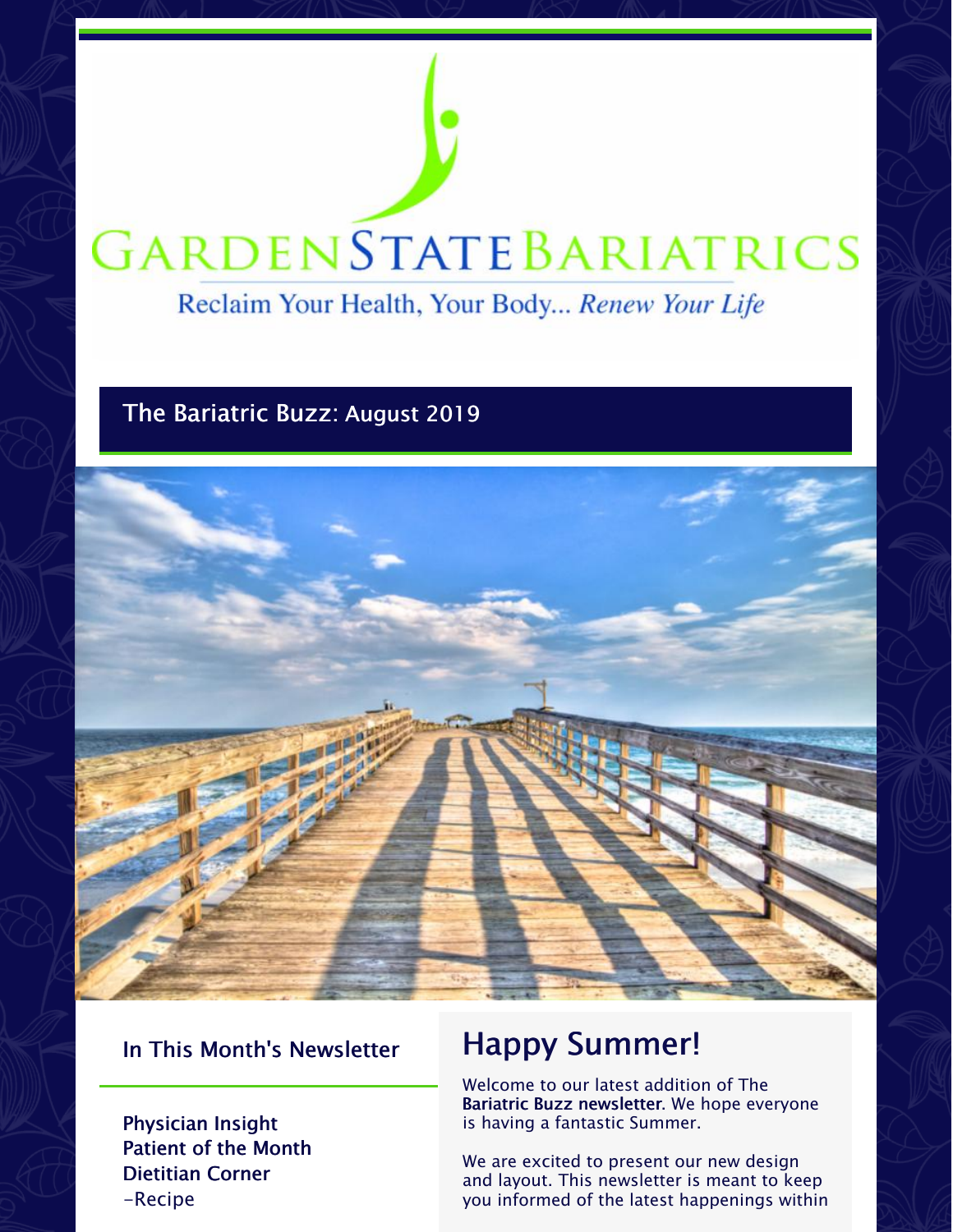# -Tip Hot Topics From Our Blog Latest GSWBC Podcast How To Keep Connected Interesting Tidbit

our practice and to offer you tips and guidance for a healthy, active life.

As always, we welcome your feedback!

# Physician Insights

Each month, we will highlight one of our practitioners. This month, we start with Dr. Bilof.



# Dr. Bilof

Dr. Bilof is the heart and soul of Garden State Bariatrics Wellness Center.

Interesting fact: Dr. Bilof changed his medical career from vascular surgery to bariatric surgery, at the suggestion of his wife, Kara, after continuously meeting chronically ill patients that were suffering from type 2 diabetes and other medical conditions. He retrained in bariatrics, unheard of in the medical field, and started his practice in bariatric surgery.

He has dedicated his career to helping those in dire need of health improvement - change their lives. He is committed to helping his patients live a full, healthy life.

The most valuable part of his job is the extraordinary impact bariatric surgery has had on his patients' lives. Their health is improved, and their life reclaimed. "The fact that bariatric surgery reduces type 2 diabetes in 80-90% of cases confirms my decision to follow the path of bariatrics," shares Dr. Bilof.

READ **[MORE](https://gsbwc.com/garden-state-bariatrics-wellness-center/about-us/dr-michael-bilof/)** 



# Hear Straight From Dr. Bilof

Dr. Bilof has dedicated his career to helping people live healthier lives.

He believes, "Bariatric surgery is not just about a solution to lose weight  $-$  you have to look at the whole patient  $-$  not just the 'problem' of their weight - but their overall medical condition."

As their doctor, I want to ensure their medical conditions get better.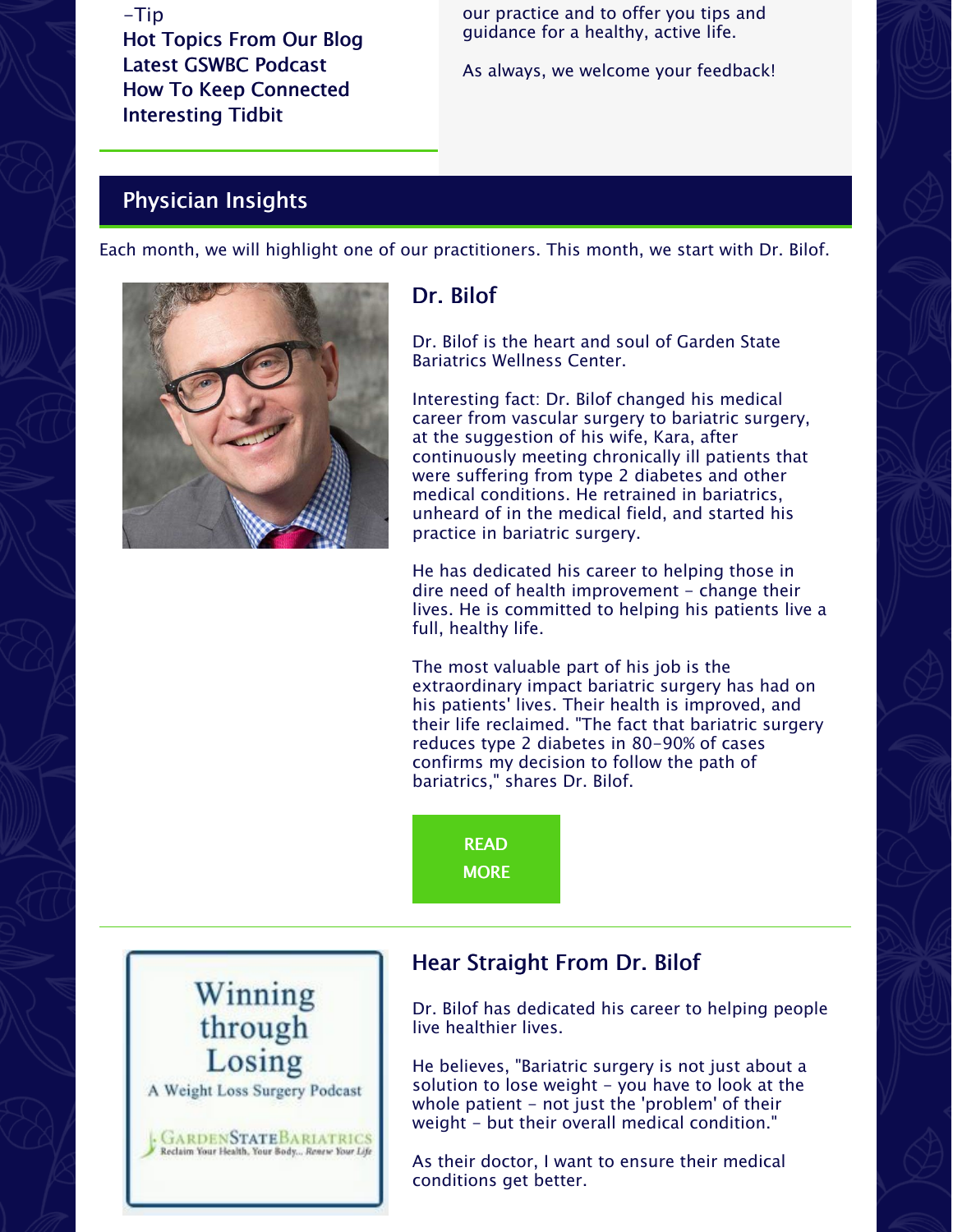Dr. Bilof practices what he preaches - he takes care of his body and his health.

Listen To Dr. [Bilof's](https://gsbwc.com/garden-state-bariatrics-wellness-center/podcast)

**Story** 

# Patient of the Month



# Meet JD

My life was eating food. And lots of it. My grandmother, mom and wife are all fantastic cooks. I couldn't pass up a hot dog truck if I tried. While my wife was sleeping, I would sneak away and visit my mistress - White Castle! I would order a sack of burgers and eat them on the way home and go back to bed. I had no will power and ate my troubles away. My weight eventually blew up to over 400lbs.

I tried every single diet pill and crazy diet that ever existed. I would lose the weight then gain it back double. My knees were shot and at one point I was using a walker. I had high blood pressure and my blood work was horrible. My primary doctor said I probably wouldn't be around much longer if I didn't do something about my weight.

In February of 2017 I had bariatric surgery... Click below to read more of JD's very personal and honest journey.

**READ [MORE](https://gsbwc.com/garden-state-bariatrics-wellness-center/change/patient-of-the-month/august-2019-patient-of-the-month)**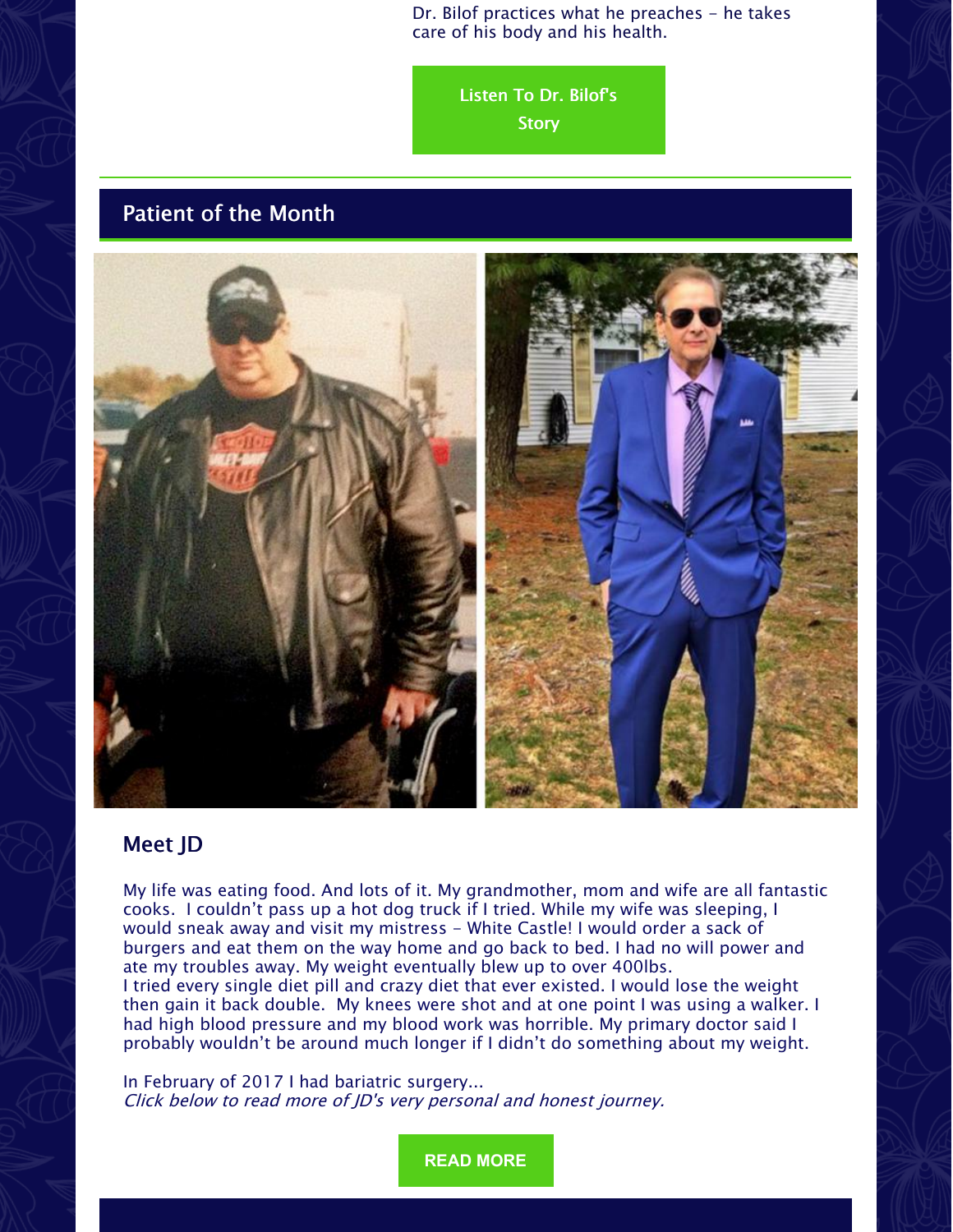# Dietitian Corner



#### Welcome Karla!

We are pleased to introduce Karla Hamal, RD, our newest registered dietitian in our Millburn office. Karla was actually once part of the GSBWC team and has returned to continue her fabulous work.

Karla has a wealth of experience and is a highly trained, with a previous tenure at Saint Barnabas Hospital. Karla specializes in diet and nutrition, and eating adjustment after bariatric surgery.

As a seasoned professional, Karla prides herself on the relationships she builds with her patients. She customizes a plan for each person based on their history and nutritional needs and continuously reevaluates the results and progress.

She partners with Dr. Bilof and his team to ensure an individualized plan is created as a collaborative effort.

Please join us in welcoming Karla. She is an incredible asset to our team.



# Recipe of the Month

#### **Simple Peach and Parma Ham Salad Ingredients:**

 handfuls salad leaves zucchini, spiralized oz light feta, cut into chunks cherry baby tomatoes, halved slices Parma ham ripe peaches, each cut into 8 wedges low-fat cooking spray tsp chopped fresh thyme salt and freshly ground black pepper drizzle of balsamic dressing or other fat-free or low-fat dressing of choice

#### **Directions:**

Divide the salad leaves, zucchini, feta, tomatoes and ham between two (or more) serving plates. Spritz the peach wedges with low-fat cooking spray. Heat a griddle pan until hot, add the peach wedges and cook until just tinged brown, turning over once – just a couple of minutes.

Scatter the peach wedges over the salad, season to taste and drizzle with dressing to serve.

SERVES 2 CALORIES PER PORTION: 225 PROTEIN: 20.9 g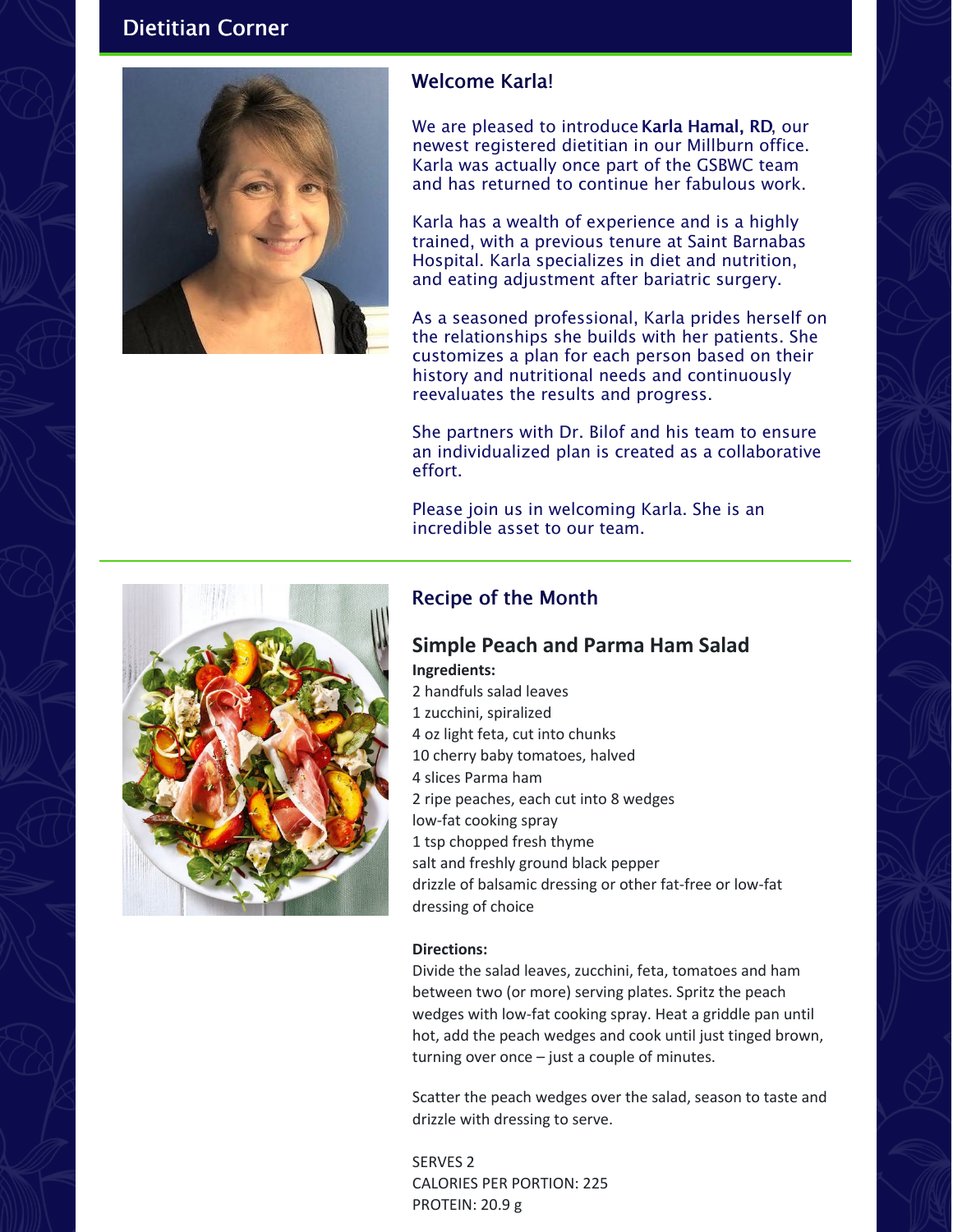CARBOHYDRATE: 18.9 g FAT: 7.4 g

#### **PRINT [RECIPE](https://files.constantcontact.com/4c58572a001/b94fce8e-484d-45e0-8866-8944a5385d2f.pdf)**

Source: [bariatriccookery.com](https://www.bariatriccookery.com)

#### Tips From Your Dietitian

Post bariatric surgery, your stomach is a fraction of the size pre-surgery. It changes the way food enters into your intestines.

After surgery, you have to approach your eating as retraining your brain with new habits. It's important to get adequate nourishment while keeping your weight-loss goals on track. This involves certain tactics like eating and drinking slowly, drinking liquids between meals, keeping meals small, chewing your food thoroughly, avoiding foods high in fat and sugar and taking your recommended vitamin and supplements daily.

Once you practice this new method of eating, it will become second-nature. It's even more inspiring when you see the weight start to melt off.

### Hot Topics From Our Blog!



#### Tips for Healthy Snacking

Snacking after bariatric surgery can be controversial. Some surgeons do not recommend snacking after weight-loss surgery while others find it helpful while you adjust to your new postop lifestyle. However, everyone agrees that if you do snack, you need to have a plan so you do not end up making unhealthy choices.

Having healthy snacking options available at work especially can help prevent you from succumbing to unhealthy temptations around the office. Having healthy snacks on hand can also help you stay fueled when you are in the middle of a big project and cannot leave the office or you feel your blood sugar dropping...

> Read Full [Article](https://gsbwc.com/garden-state-bariatrics-wellness-center/news-blog/blogs/tips-for-healthy-snacking-at-work)

# The GSBWC Podcast: Listen Up!

#### Winning Through Losing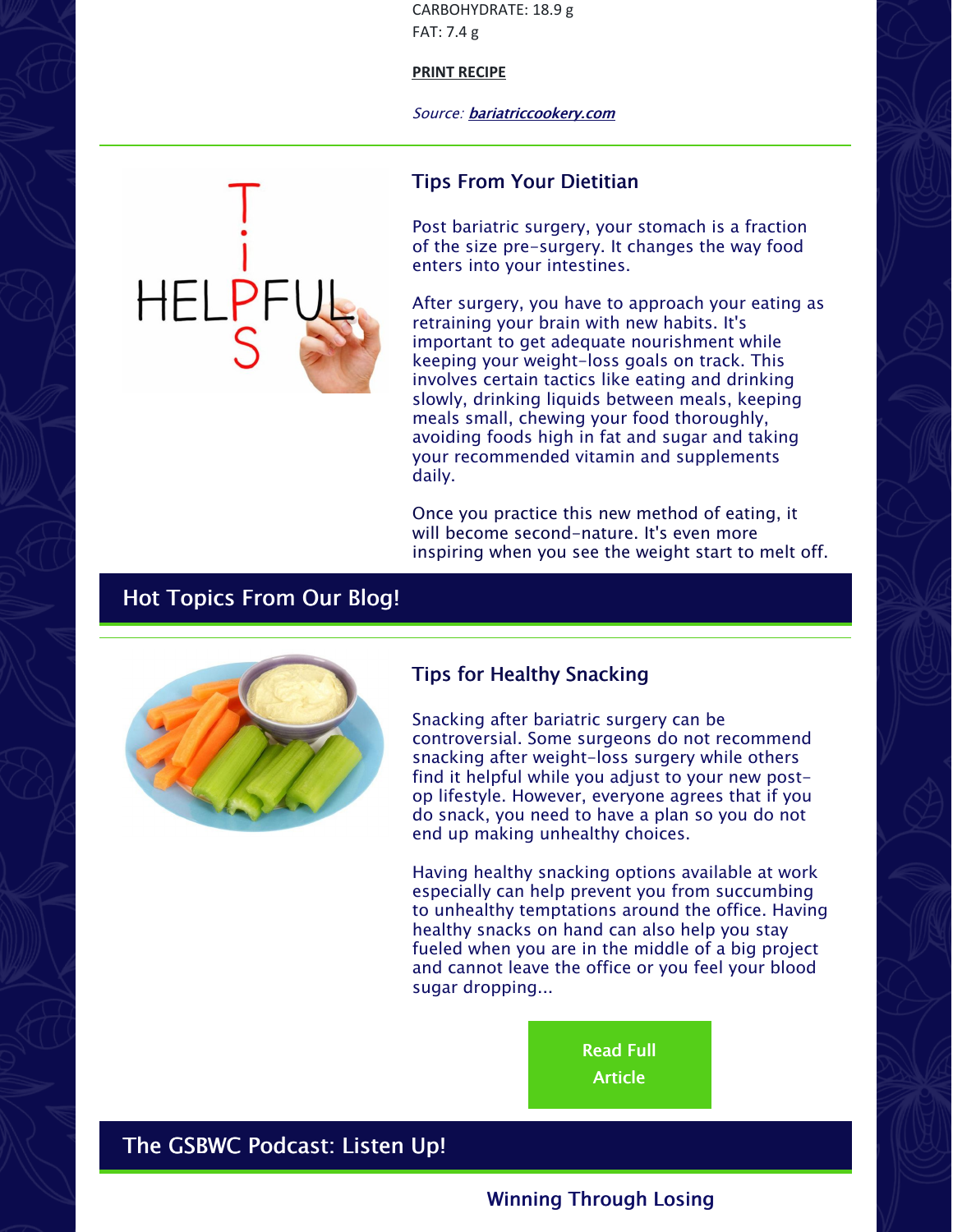

The Hospital Experience This podcast features Jenifer Stein, MS, RDN, the Program Navigator -Bariatric and Colorectal Surgery Programs.

If you are considering Bariatric surgery, you probably have questions. This podcast will help you navigate the hospital experience.

Listen to the [Podcast](https://gsbwc.com/garden-state-bariatrics-wellness-center/podcast)

# Keep Connected!



#### Patient Portal: Access To Your Account 24/7

Have you subscribed to GSBWC's patient portal? It's the best way to stay connected, with 24/7 access to your health care. View your visit history, prescriptions, notes and make an appointment...all at your fingertips - any time of the day.

Login or [Subscribe](https://patientportal.advancedmd.com/account/confirm?token=7672B4DF3E0B4DF29A12B26ACDD1DEF7&lk=139375) Now



#### Continuous Support

At GSBWC, we pride ourselves in providing support before, during and after your surgery. One of the tools we use is the Baritastic app. Baritastic helps patient achieve goals and meet requirements before and after surgery:

- Track weight loss
- Track nutrition and water
- Get reminders for vitamins, shakes, meals, etc.
- Access bariatric friendly recipes
- Request appointments
- Manage your journey to surgery
- Stay connected to the Garden State Bariatrics Team

Download Our [Weightloss](https://gsbwc.com/garden-state-bariatrics-wellness-center/resources/weight-loss-surgery-app/) App

Interesting Fact